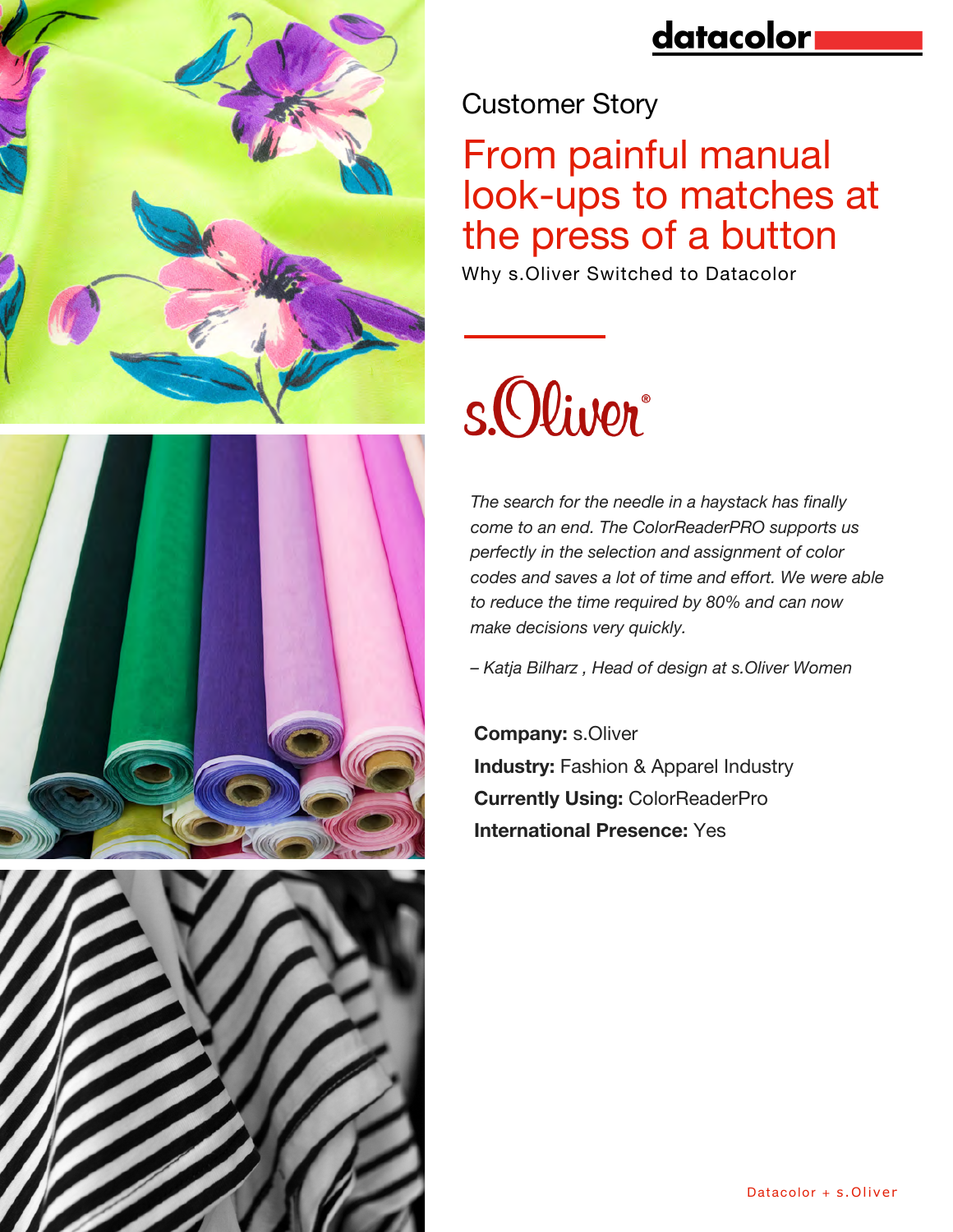### datacolor

### **How Global Fashion Company s.Oliver Cut Color Selection Time By 80% with ColorReaderPRO**

The pressure to move faster is an everyday reality in the fashion and apparel industry. German-based global fashion company s.Oliver is working on several solutions to speed things up.

The designers and technicians needed to manually match each color sample to one of 3,000 swatches and corresponding color codes. What at first seemed to be a minor part of day-to-day operations at s.Oliver turned out to be a major roadblock.

No doubt, something had to change.

### **From Painful Manual Look-Up to Matches at the Push of a Button**

s.Oliver was searching for a solution that would make color look-up easier and use colors and color codes more efficiently. Whatever solution they chose had to be:

1. Robust and able to quickly handle large measurement tasks

2. Flexible enough to use with or without a smartphone or tablet

3. Able to achieve a high level of accuracy

With these requirements in mind, s.Oliver put the ColorReaderPRO to the test.

Before long, the benefits were clear. Equipped with the ultraportable, Bluetooth®-connected color measurement device, designers and direct buyers could tap into the company's digital archives in seconds and with a single click. A simple button push on the device matches the color in question to one of those 3,000 predefined swatches.

After completing each scan, the designers and direct buyers can view the closest color matches from the

s.Oliver color atlas, in addition to coordinate colors. And the associated s.Oliver color codes are right on the screen, completely eliminating the need for manual color look-up.



"In situations where we are doing development and purchasing at the supplier office, the ColorReaderPRO helps us to determine the color numbers very fast and saves us a lot of time in production of the worksheets after our trip"

> **Iris Plettner Head of Product** s.Oliver Brand TRIANGLE